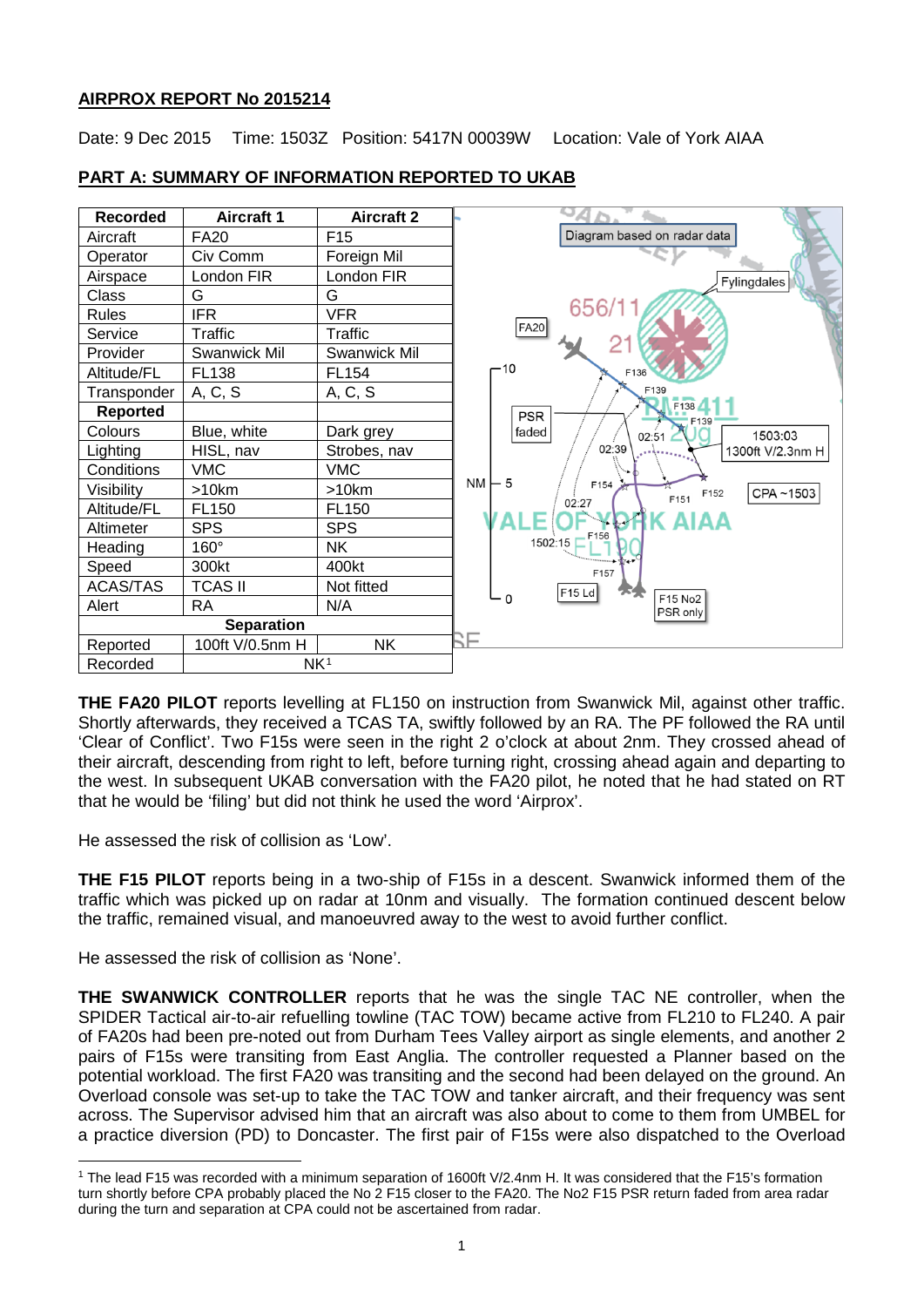console as they were for the SPIDER TAC TOW after general handling. With a Planner now in situ, the controller took the handover on the PD aircraft overhead UMBEL at FL430. Durham Tees Valley attempted to pre-note the second FA20 again but this became protracted due to RT loading with the first FA20 attempting to raise an E3D AWACS. The controller was aware of several GAT tracks to affect the descent profile of the PD aircraft, and initiated a profile to the west, at FL250 and above the 'gaggle' of aircraft ivo SPIDER TAC TOW. The F15 formation had been allocated by East, and the controller finally managed to complete the electronic handover north of the Humber estuary, being advised that they were now for general handling before low-level in LFA11 and then to the SPIDER TAC TOW. The Planner took the handover on the second FA20, on a VHF RT frequency, climbing to FL150 below the SPIDER TAC TOW. A Traffic Service was issued to the second FA20, and his request to climb higher was refused based upon the TAC TOW above. The F15 formation arrived on a UHF RT frequency and the controller issued Traffic Information against another pair of F15s in the Vale of York, in the block between FL050 and FL190. All Overload and NE tracks were now operating around the SPIDER TAC TOW. The PD aircraft was now away from the TAC TOW and a lower level and deconfliction heading was issued to it against the GAT traffic. Around this time the second FA20 advised him that he was descending in accordance with a TCAS RA against the F15 formation. The controller then passed Traffic Information on the F15 formation as south 4 miles indicating FL151. Traffic Information was issued to the F15 formation on the second FA20 as north 3 miles indicating FL138. The F15 formation called visual with the FA20.

He perceived the severity of the incident as 'Low'.

**THE SWANWICK SUPERVISOR** reports traffic intensity was building as the F15 afternoon wave was pre-noted out of Lakenheath and a tanker got airborne for the SPIDER TAC TOW in the Vale of York. He suspended a Pennine task to cater for the anticipated increase in traffic levels on the NE sector and in the Vale of York due to the SPIDER TAC TOW track. Overload was manned to take the SPIDER TAC TOW and a Planner put in place. NE traffic levels started to increase at that point, with additional pre-notes. The Planner was switched to NE to help the controller re-allocate the SPIDER TAC TOW tracks to Overload and to take the handover of the PD aircraft. At the time of the incident the Supervisor was checking the Overload controllers' workload to see if another Planner needed to be called. He did not witness the occurrence.

# **Factual Background**

The weather at Durham Tees Valley was recorded as follows:

METAR EGNV 091450Z 19022G32KT 9999 FEW020 11/06 Q1020= METAR EGNV 091520Z 19025KT 9999 FEW020 11/06 Q1019=

# **Analysis and Investigation**

#### **Military ATM**

The Airprox occurred on 9 Dec 15 at 1515, south of Durham Tees Valley Airport. The incident took place between an FA20 and 2 x F15s, all under a Traffic Service with the RAF (U) Swanwick NE Tac Controller. This incident was not initially declared as an Airprox, and the unit involved did not impound the tapes; as a result a tape transcription was not available.

The NE Tac described a 'high' task difficulty with 5 aircraft on frequency. A tactical towline was being established for air-to-air refuelling (AAR), and the F15s were handed over for General Handling prior to routing into LFA11 and, subsequently, more refuelling. The Planner had taken the handover on the FA20 climbing to FL150, and a request to climb higher was refused to remain beneath the AAR towline. The tracks under service were in the vicinity of the AAR activity, and the controller recalled providing vectors to keep a military callsign clear of GAT. The FA20 changed to the Swanwick NE squawk at 1501:08 (see Figure 1); Class G airspace was congested with several military and civil callsigns in the vicinity.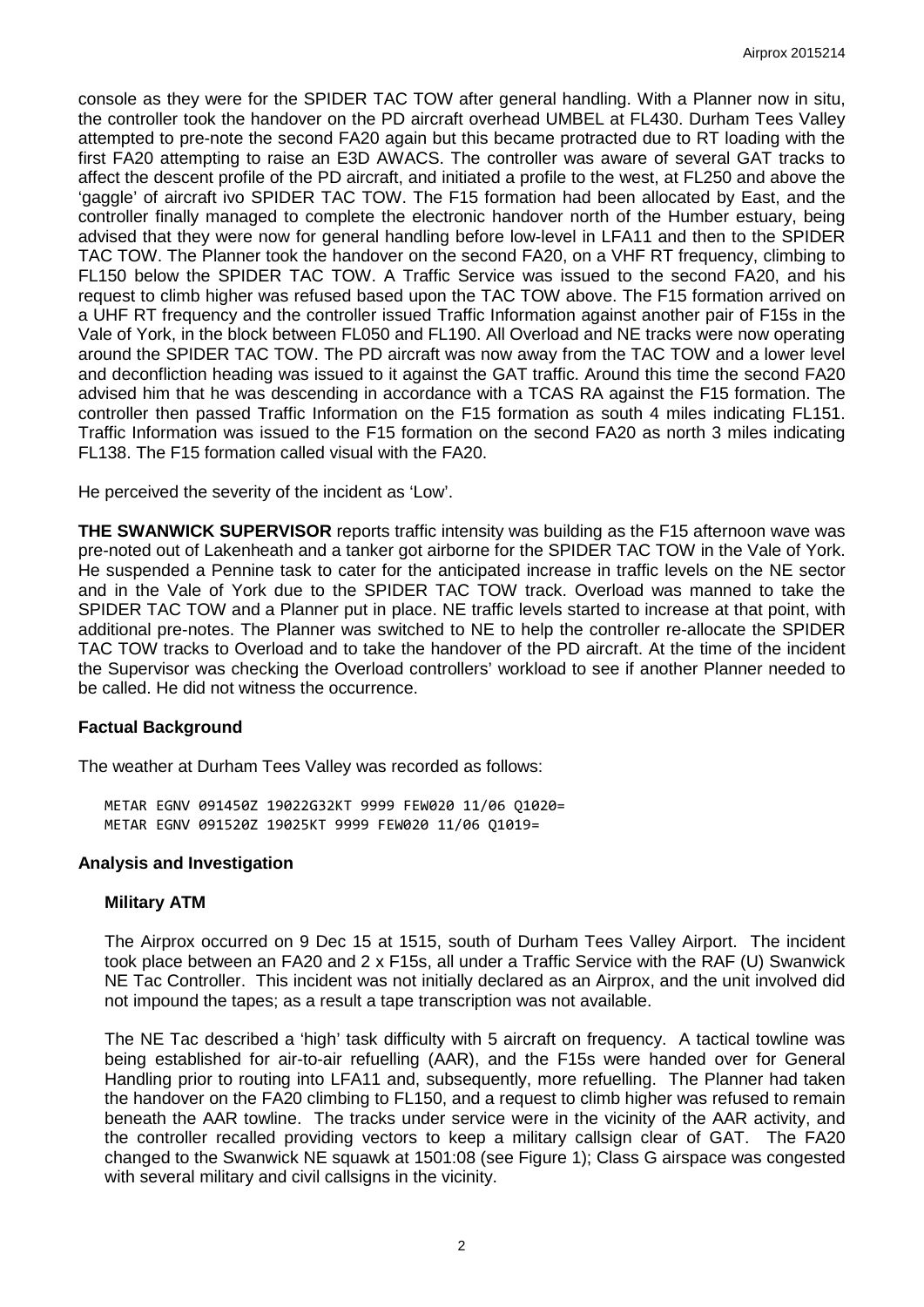

Figure 1: Traffic scenario at 1501:08 (FA20 6052; F15s 6054)

The lead F15 element was squawking 6054 and the wingman can be viewed as a primary only track at 1502:07 (Figure 2). The aircraft continued on a closing geometry at 1502:31 (Figure 3).



The lead F15 element took up a northeast heading at 1502:44 (Figure 4).



Figure 4: Geometry at 1502:44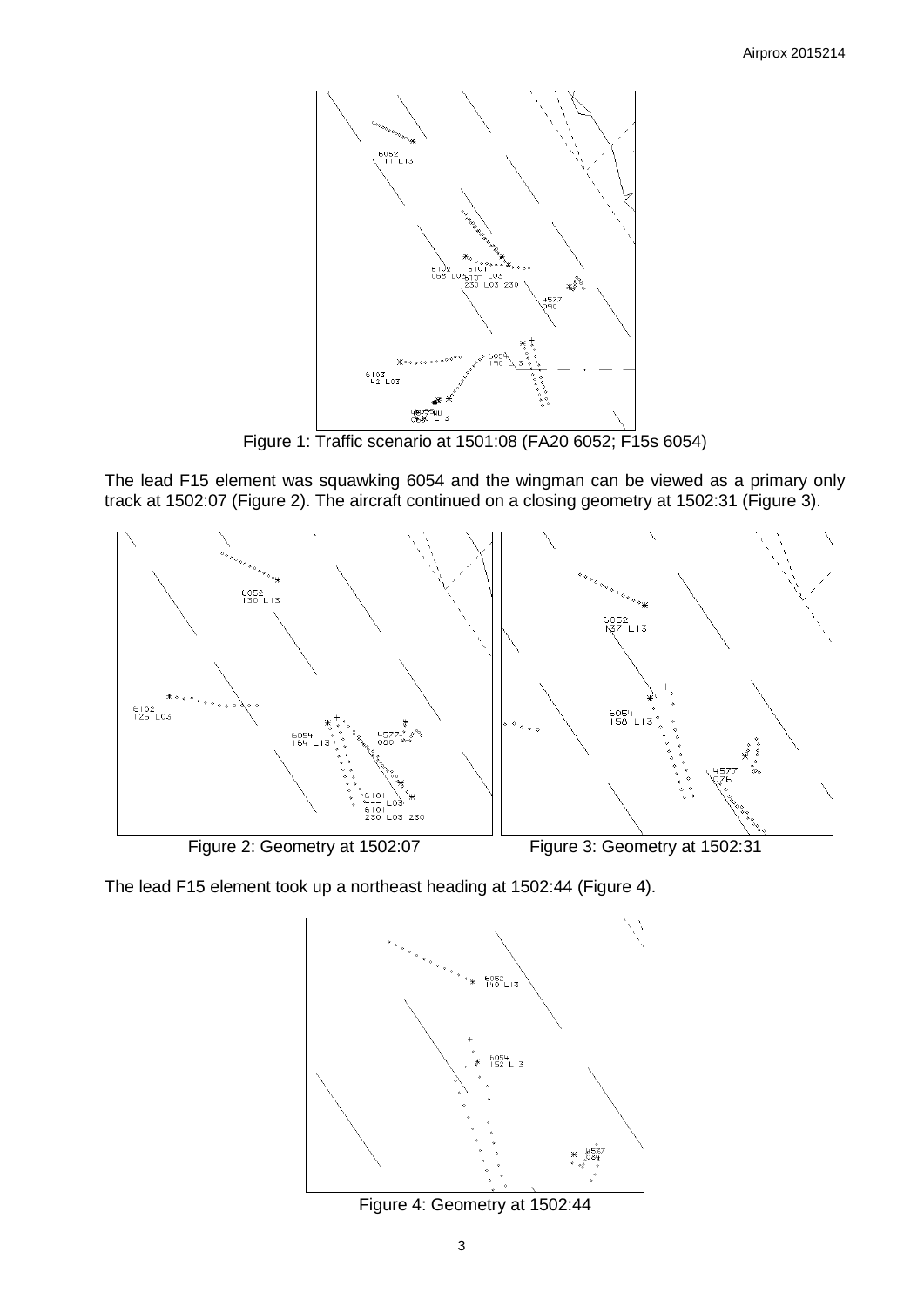The FA20 pilot advised the Swanwick controller that he was responding to a TCAS RA on the F15s and Traffic Information was then passed. The Swanwick Mil controller reported the FA20 pilot was informed of the F15s at 4nm at FL151 and the F15s were informed of the FA20 3nm to the north, indicating FL138. The CPA was estimated at 1503:00 (Figure 5) with 2.4nm horizontal separation and 1600ft feet altitude separation.



Figure 5: Geometry at CPA at 1503:00

Traffic volume was building steadily at Swanwick as the AAR and F15 afternoon wave started. Certain tasks were suspended at Swanwick to anticipate the traffic in the northeast and the Vale of York. A Planner was put in place to assist the NE Tac controller and the AAR task was due to be allocated to an Overload console. The Supervisor did not witness the incident but was aware of the high workload for the NE Tac controller.

The Tac controller did not pass Traffic Information to either of the aircraft involved in the Airprox until being informed of the TCAS RA by the FA20; the controller workload was busy with traffic, including handovers, deconfliction and distractions caused by prolonged RT. The NE Tac and Planner rightly prioritised separation with GAT over information to traffic under a Traffic Service but no limitation of service, due to high traffic density, was made. The Planner had taken the handover on the FA20 and had coordinated two GAT tracks; however, as the Tac could not brief the Planner upon arrival, there is a likelihood that the Tac was already close to capacity and an earlier spread of workload may have allowed the capacity to provide Traffic Information. CAP774<sup>[2](#page-3-0)</sup> states that, under a Traffic Service, the pilot is responsible for collision avoidance and information from ATC is subject to controller workload; however, the controller also had a duty to advise the crews that the service provided was limited, due to high traffic levels, as per CAP41[3](#page-3-1)<sup>3</sup>.

## **UKAB Secretariat**

The FA20 and F15 pilots shared an equal responsibility for collision avoidance and not to operate in such proximity to other aircraft as to create a collision hazard<sup>[4](#page-3-2)</sup>. If the incident geometry is considered as converging then the FA20 pilot was required to give way to the F1[5](#page-3-3) $s<sup>5</sup>$  and 'the aircraft that has the right-of-way shall maintain its heading and speed' [6](#page-3-4) . Additionally, 'an aircraft that is obliged … to keep out of the way of another shall avoid passing over, under or in front of the other, unless it passes well clear and takes into account the effect of aircraft wake turbulence'<sup>[7](#page-3-5)</sup>.

 $\overline{\phantom{a}}$ 

<span id="page-3-0"></span><sup>2</sup> Chapter 3.

<span id="page-3-1"></span><sup>&</sup>lt;sup>3</sup> Section 6.79

<span id="page-3-2"></span><sup>4</sup> SERA.3205 Proximity.

<span id="page-3-3"></span><sup>5</sup> SERA.3210 Right-of-way (c) (2) Converging.

<span id="page-3-4"></span><sup>6</sup> SERA.3210 Right-of-way (a).

<span id="page-3-5"></span> $7$  SERA.3210 Right-of-way (c).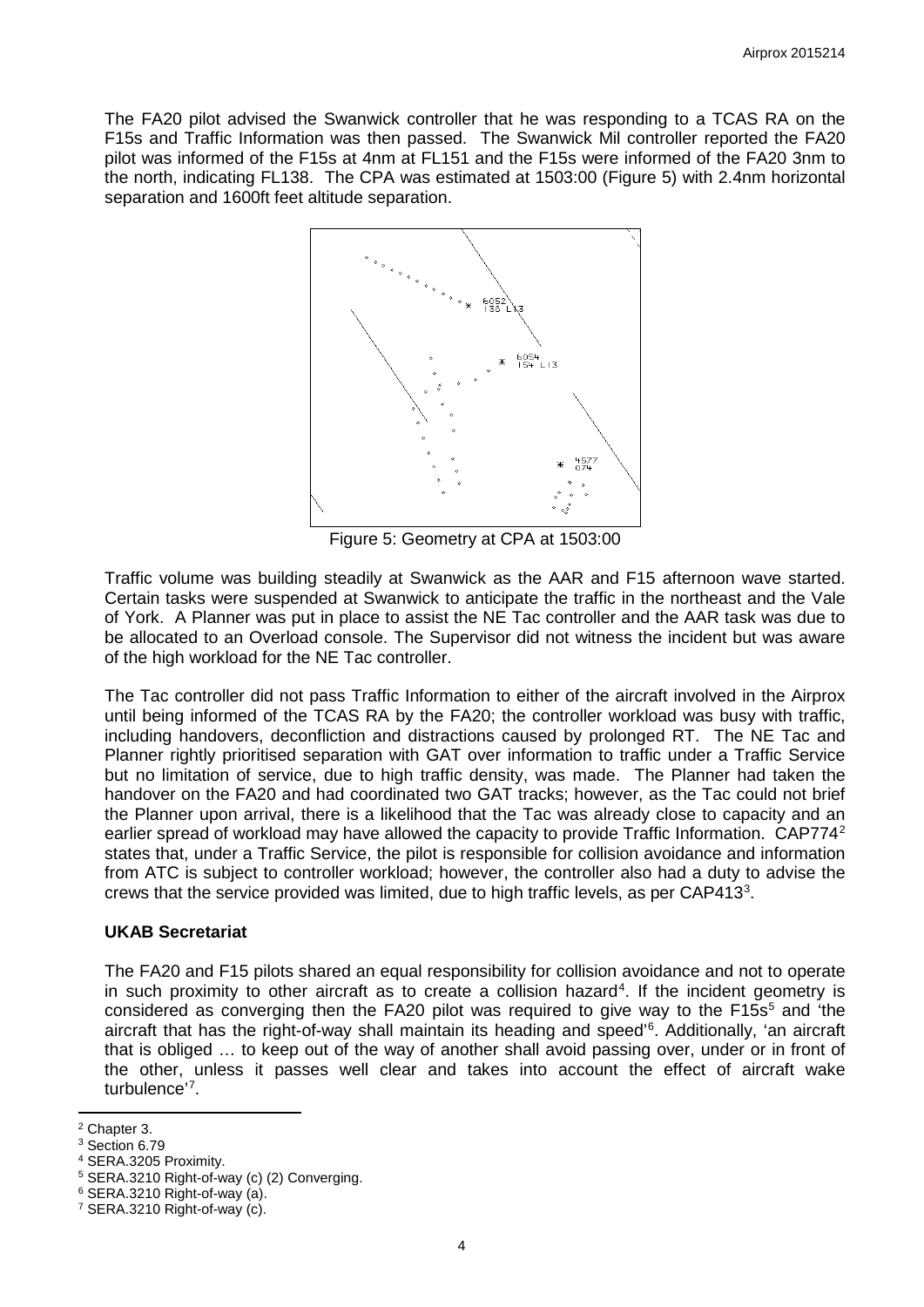#### **Summary**

An Airprox was reported when an FA20 and an F15 formation flew into proximity at 1503 on Wednesday 9<sup>th</sup> December 2015. Both pilots were operating in VMC with each in receipt of a Traffic Service from Swanwick Mil; the FA20 pilot was operating under IFR and the F15 pilots under VFR.

## **PART B: SUMMARY OF THE BOARD'S DISCUSSIONS**

Information available consisted of reports from both pilots, radar photographs/video recordings, a report from the air traffic controllers involved and reports from the appropriate ATC and operating authorities.

The Board first considered the pilots' actions, noting that the FA20 pilot was operating under IFR and the F15 pilots under VFR. Discussion quickly turned to the degree of collision avoidance responsibility of each party (including ATC). Members noted that the FA20 pilot was under a Traffic Service and had been given an ATC vector; notwithstanding, operating under IFR did not remove the requirement in Class G airspace to comply with the provisions of SERA.3210 (Right of way) or CAP774 (UK FIS) which is clear that pilots ultimately retain responsibility for collision avoidance under a Traffic Service even when controllers have provided headings and/or levels for the purposes of positioning or sequencing. Members agreed that interactions of this kind could easily lead to confusion as to who was responsible for giving way, but opined that SERA.3210 and CAP774 were clear. What was less clear was the point at which each of the parts of SERA regulation became relevant, e.g. when did the responsibility on one pilot to give way become an equal responsibility on both pilots to avoid collision? The Board agreed that, quite rightly, individual pilots' airmanship was crucial in making the correct decision under conditions of ambiguity, and that the key to that decision making process was communication with and consideration for other airspace users. Although the FA20 pilot was technically required to give way to the F15s, he could only do so if he was aware of the other aircraft and had assimilated that the geometry was converging, either from visual acquisition or by observing a closing TCAS contact. In this respect, Traffic Information from ATC was key, it had simply been unfortunate that the controller in question had been overloaded at the time and had not been able to provide timely information – even under a Traffic Service, CAP774 notes that passage of information is subject to controller workload.

The discussion then turned to the TCAS aspects of this case, and the Board noted that the lead F15 flight vector had been such that it generated a TCAS RA in the FA20, which was followed by the FA20 pilot. Members commented that TCAS was not designed specifically for the Class G environment and that VFR manoeuvring could generate TCAS alerts from geometries that would not be considered unsafe otherwise; equally TCAS could not generate alerts against non-squawking aircraft which might be much closer than desired. Members noted that only the lead F15 was squawking, and that actual separation from the No2 F15 was likely much less than that from the lead, due to the geometry of the F15s' turn from north on to east. This probably accounted for the fact that the FA20 pilot's visual report of separation (100ft and 0.5nm - likely from the non-squawking No2 F15) was much less than the radar-derived CPA (1600ft and 2.4nm – from the lead squawking F15). The Board noted that the FA20 TCAS RA would have been generated from the further, squawking, F15 in this case and that this highlighted the need also to maintain a robust lookout for nonsquawking aircraft rather than to rely solely on TCAS or ATC.

As for the F15 crews, the Board noted that they had had the FA20 'on radar from 10nm and visually'. Although they were no doubt comfortable with the subsequent separation, the Board cautioned that pilots should operate with consideration for others who may not have the same level of situational awareness as they. The F15 formation could either have given the FA20 a wider berth, or positively confirmed on RTF that they were visual and would ensure separation.

Turning to the controllers, it was apparent that they were operating in a busy and complex traffic environment. Some members wondered whether the environment itself had been overly complex in design, e.g. with the SPIDER Tactical AAR towline located above the Vale of York AIAA and with traffic to and from it routeing through the AIAA. In the event, the controller was required to pass